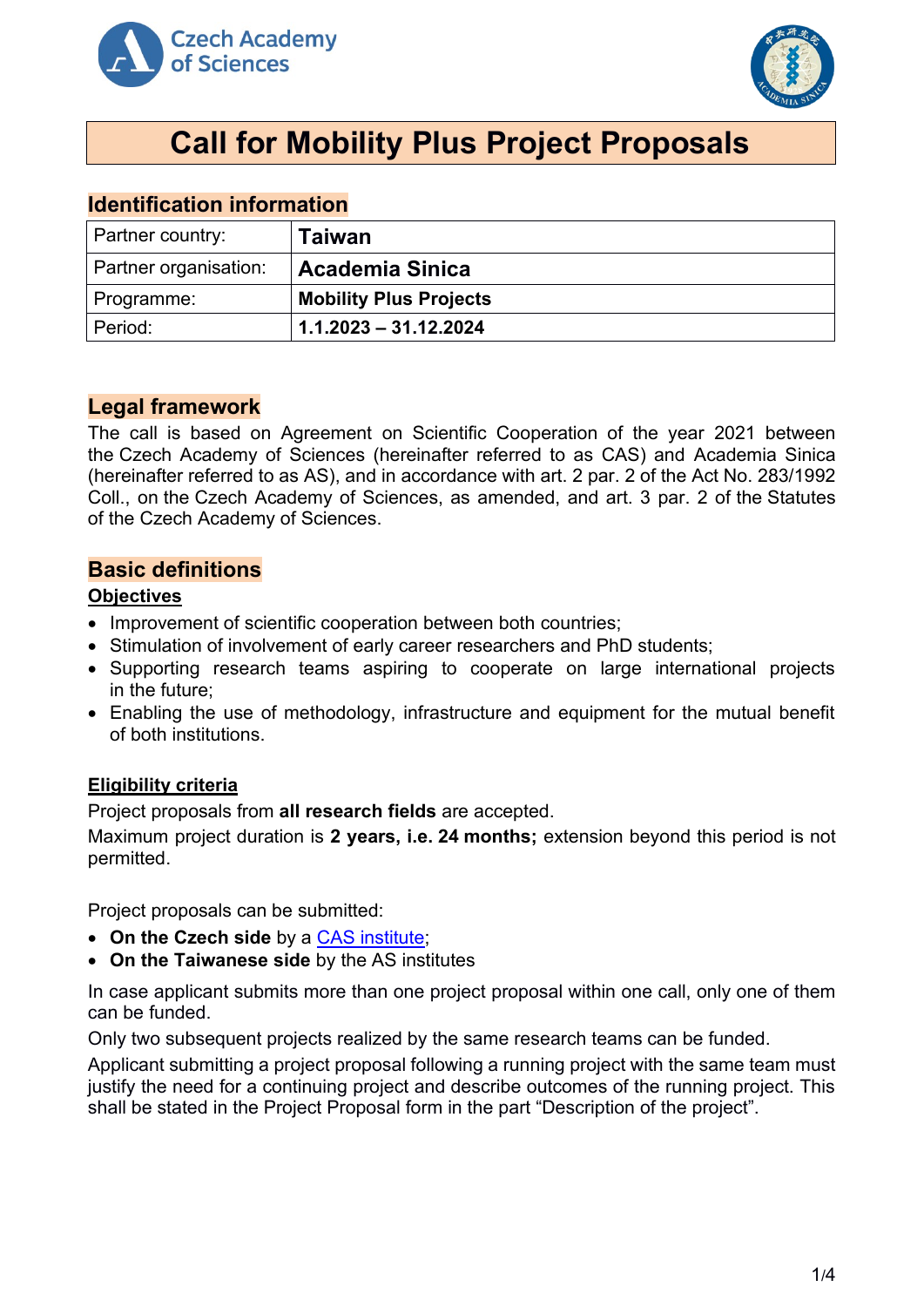



# **Research team**

Research team consists of:

- One principal investigator (senior or junior researcher);
- One or more co-investigators.

Research team members are divided into four categories:

- Senior researchers (8 or more years after receiving PhD at the time of submission of the project proposal);
- Junior researchers postdocs (less than 8 years after receiving PhD at the time of submission of the project proposal);
- PhD students:
- Others (e.g. undergraduate students, engineers, technicians).

# **On the Czech side:**

- All members must be employees of the CAS institutes.
- Out of the whole team, at least 1/3 must be junior researchers or PhD students.

# **On the Taiwanese side:**

• All members must be employees of the AS institutes.

# **Financial provisions**

Financial contributions must be calculated and provided in compliance with the valid national legislation and internal regulations of the partner organisations.

**Up to 3 (three)** two-year mobility projects shall be selected for funding.

# **On the Czech side:**

- Financial contribution shall be provided by the CAS towards the costs of the Czech research team.
- The maximum financial contribution shall be **CZK 250,000** per mobility project per year.
- Eligible costs:
	- − **Mobility costs** (travel and living expenses);
	- − **Research costs** directly related to the project implementation (consumables, services, small equipment, and networking – workshops, conferences etc.).
- Min. 50 % of the requested financial contribution shall be used to cover mobility costs and shall be maintained on the project level as well as yearly.
- Non-eligible costs: personnel, large equipment (exceeding CZK 80,000), overheads.
- The course of project implementation will be monitored through annual and final reports including use of financial means, justification of costs and possible transfers between categories.

# **On the Taiwanese side:**

- The maximum financial contribution for AS researcher team is TWD 700,000 per project for two-year duration (i.e. TWD 350,000 per project per year).
- Eligible costs are: travel, living expenses;
- The course of project implementation shall be monitored through annual and final reports.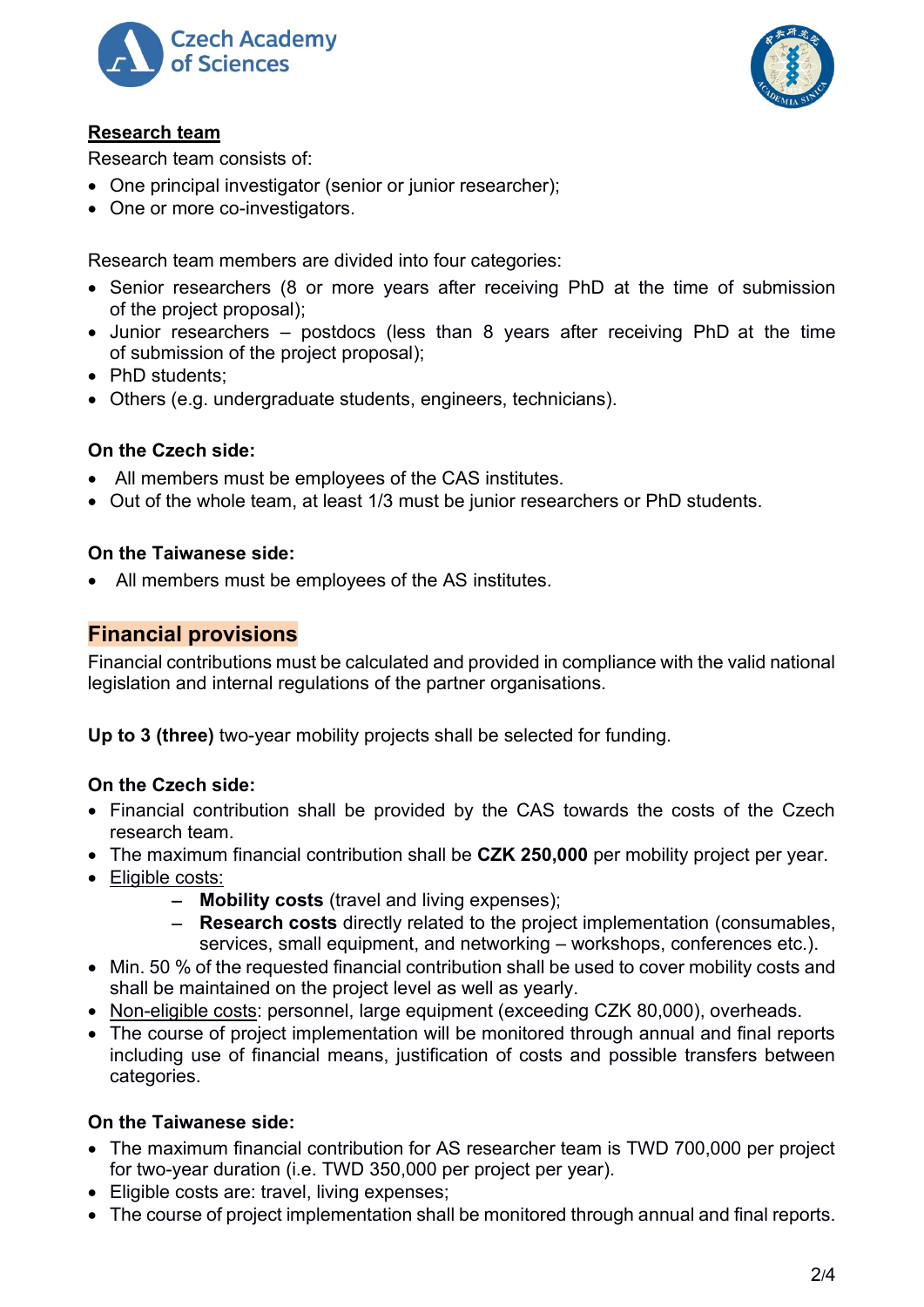



# **Project proposal submission**

Project proposals must be submitted in parallel to both partner organisations.

#### **On the Czech side:**

- Project proposals in Czech or English must be complete and submitted within the stated deadline exclusively via the "KIS" online application.
- The applicant is requested to register in the KIS application using the following link <https://kis.avcr.cz/kis2/oms/register> and fill in a project proposal. After finishing the proposal, the applicant shall forward it through his KIS account to the Director of the respective CAS Institute for approval. The Director shall approve the proposal by submitting the project proposal to OMS KAV ČR (Division of International Cooperation, Head Office of the CAS) via his KIS account. **Bear in mind that all project proposals must be submitted by the CAS Institute Directors by 12 June 2022.**
- Proposals submitted in any other way may be rejected on formal grounds.

By submitting project proposal, the applicant:

- Agrees to processing of personal data contained in the project proposal pursuant to the relevant Czech legislation;
- Declares that the information he/she stated is accurate, true and complete and that he/she is aware that if otherwise they will face all the legal consequences;
- Declares that, if approved, he/she will during the realization of the project follow:
	- The Code of Ethics for Researchers of [the Czech Academy of Sciences;](https://www.avcr.cz/en/about-us/legal-regulations/code-of-ethics-for-researchers-of-the-czech-academy-of-sciences/)
	- The European Code of Conduct for Research Integrity:

# **On the Taiwanese side:**

- A complete application package includes the following documents:
	- − The Application
	- − Curriculum vitae of the two co-PIs and of co-applicants, including lists of publications (maximum of 10 relevant publications) and grants received (for the past 3 years).
	- − A budget
- Applications must be submitted by email to  $\text{lsd}$ @gate.sinica.edu.tw. Proposals should be written in the English language. No proposal will be accepted after the closing date for submission, nor will any addendum or explanation be accepted.

# **Evaluation and Selection**

Consists:

- Both partner organizations formally check submitted mobility project proposals;
- The qualitative evaluation is carried out unilaterally, i.e. by the pre-specified Party ("Lead Party") which is Academia Sinica for this call.
- The Lead Party sends the results of qualitative evaluation to the CAS to mutually agree on the final results at international level. Total number of projects approved for funding is dependent on the financial possibilities of the Parties.